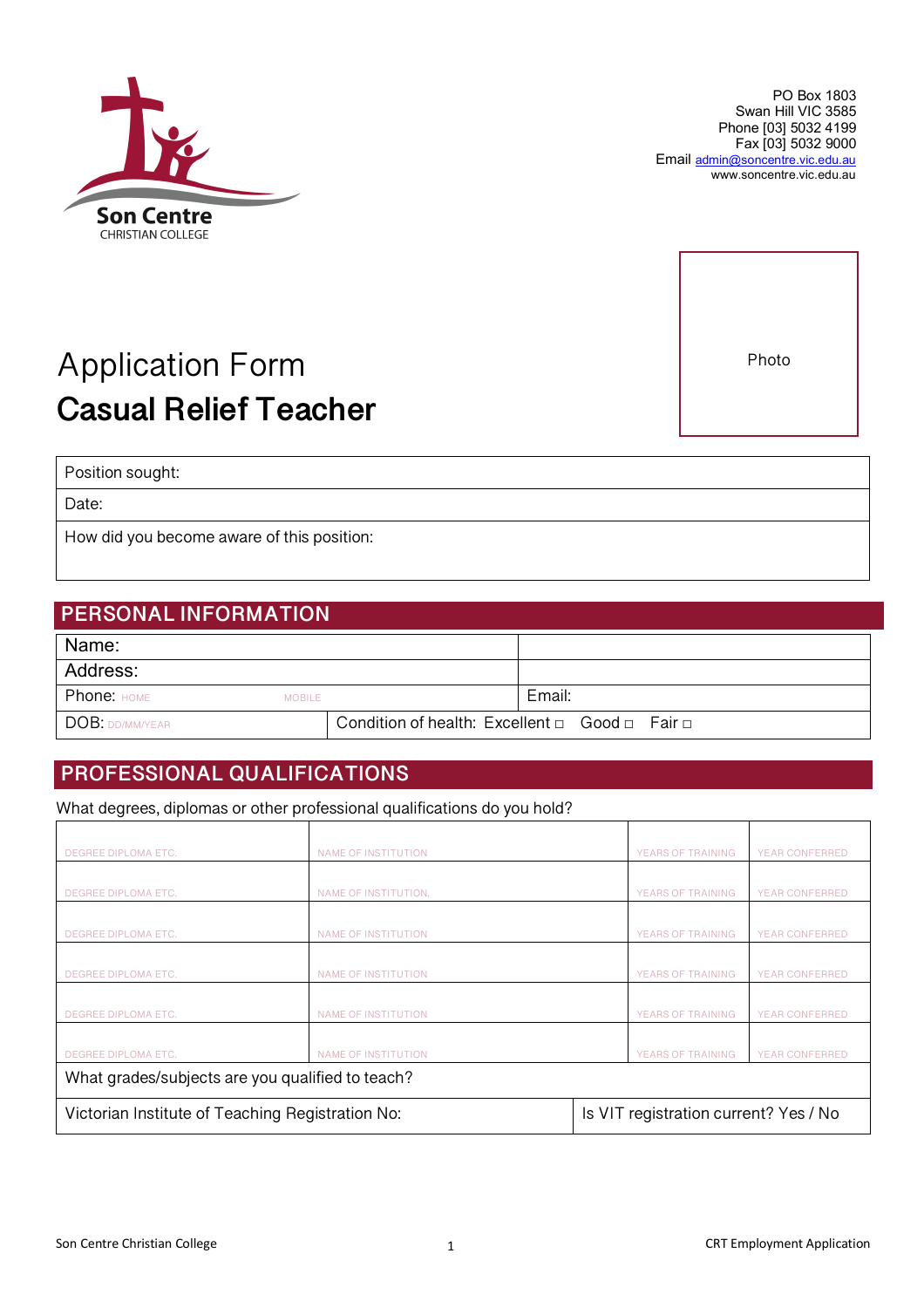## **PROFESSIONAL QUALIFICATIONS CONTINUED…**

Do you have any other specialist skills or interests? (Woodwork, pottery, cooking, kayaking etc)

Indicate your total teaching experience: YEARS MONTHS

List any positions of special responsibility you have held, and length of time (eg. curriculum development, sport, camps, music, etc).

## **TEACHING APPROACH**

Give a brief outline of the approaches you use to engage and motivate students.

Explain how your strengths as a Teacher would add to the College culture and environment.

What do you consider the purpose of Christian schooling to be?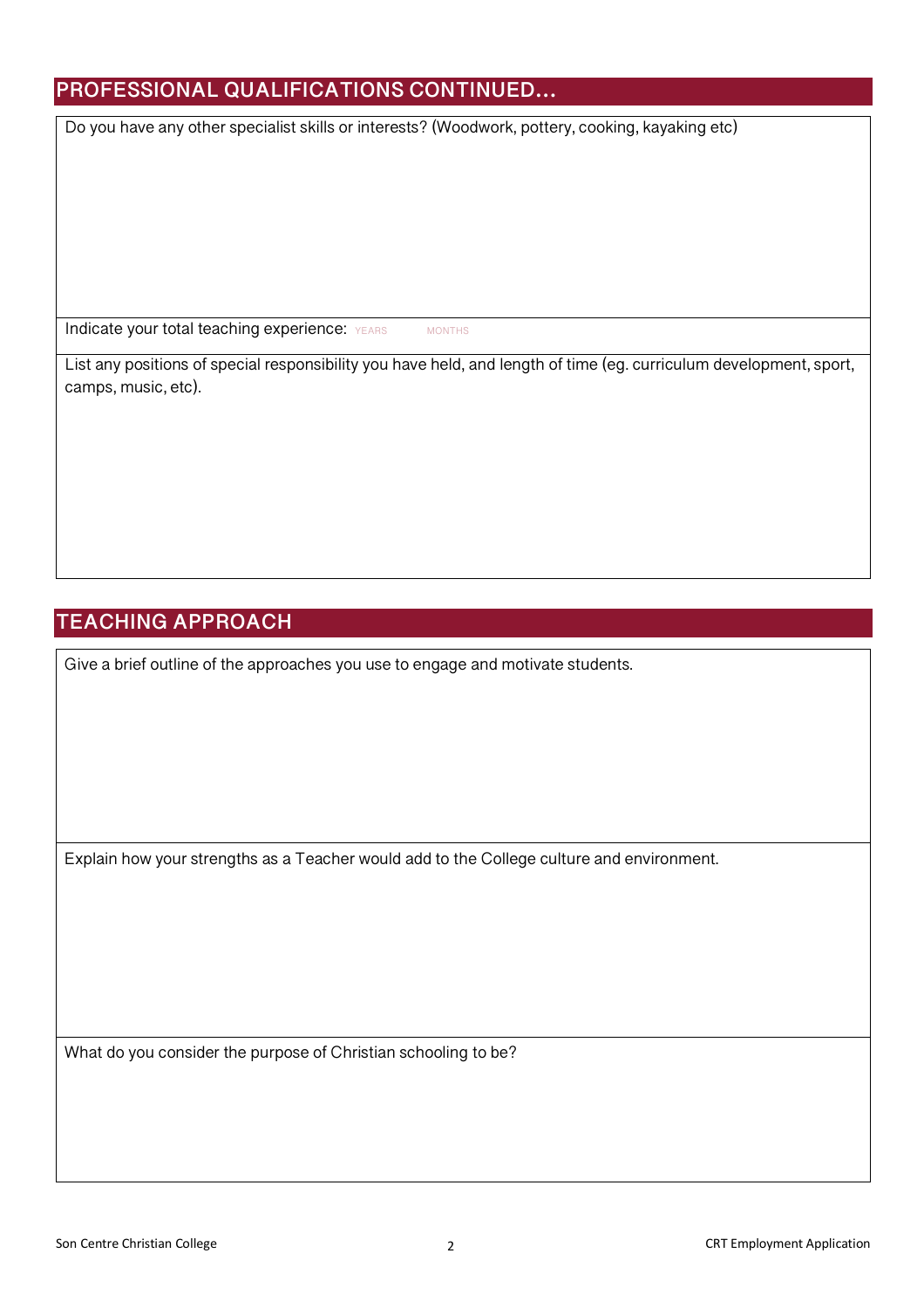## **GENERAL COMMENTS**

| Why are you interested in applying for a CRT position?                                        |               |               |
|-----------------------------------------------------------------------------------------------|---------------|---------------|
|                                                                                               |               |               |
|                                                                                               |               |               |
|                                                                                               |               |               |
|                                                                                               |               |               |
| What attracted you to this College?                                                           |               |               |
|                                                                                               |               |               |
|                                                                                               |               |               |
|                                                                                               |               |               |
|                                                                                               |               |               |
| List any additional relevant information or comments.                                         |               |               |
|                                                                                               |               |               |
|                                                                                               |               |               |
|                                                                                               |               |               |
|                                                                                               |               |               |
| Which Church do you regularly attend and give a brief outline of involvement? (If applicable) |               |               |
| Ministers Name:                                                                               | Phone: CHURCH | <b>MOBILE</b> |
| Church and Address:                                                                           |               |               |
|                                                                                               |               |               |
|                                                                                               |               |               |
|                                                                                               |               |               |
|                                                                                               |               |               |
|                                                                                               |               |               |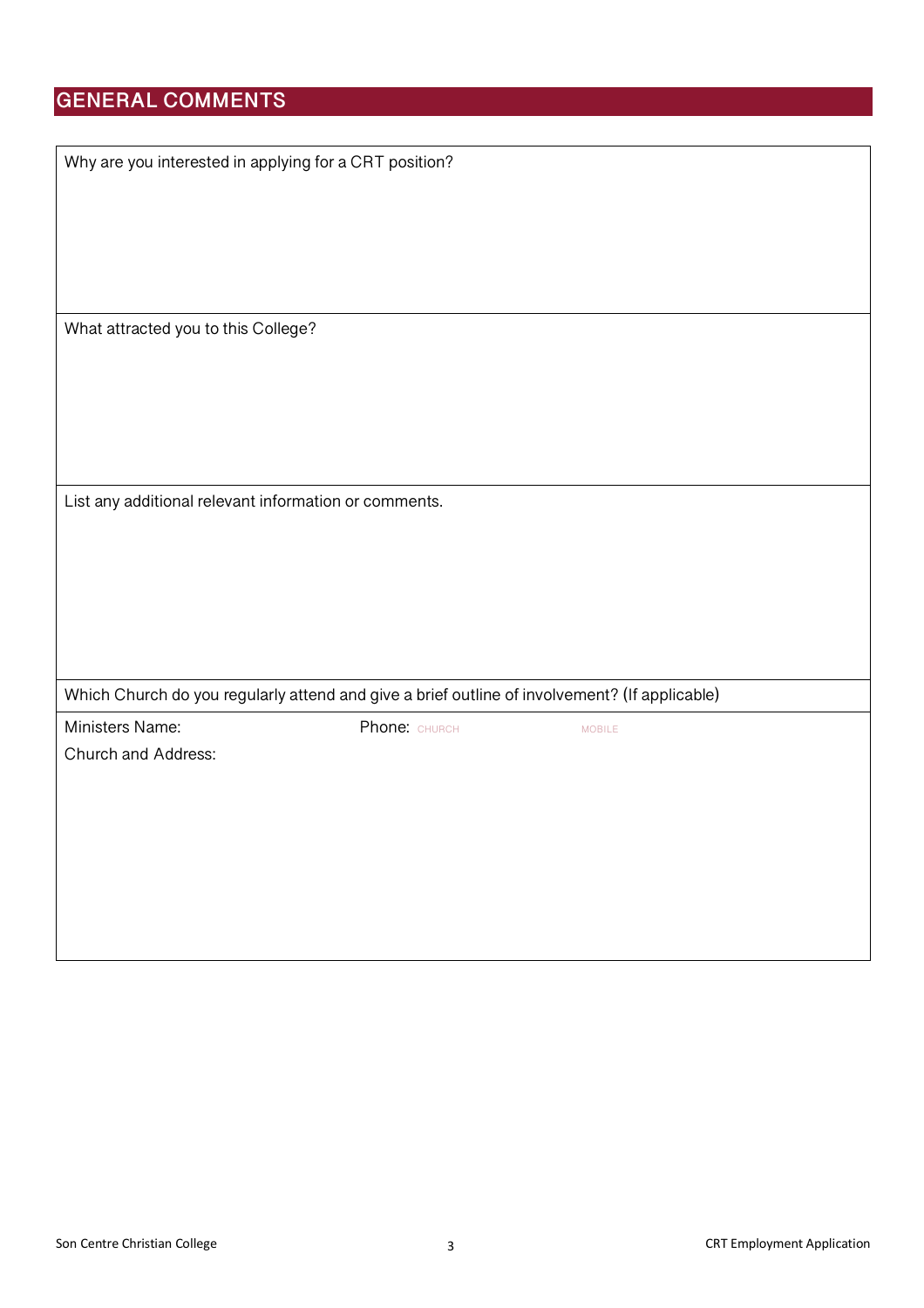### **REFEREES**

Referees will be contacted by the College to discuss your suitability for the position you have applied for.

#### **CHARACTER**

| Name                                        |       |               |  |
|---------------------------------------------|-------|---------------|--|
| Address:                                    |       |               |  |
|                                             |       |               |  |
| Phone: HOME                                 | WORK. | <b>MOBILE</b> |  |
| Occupation:                                 |       |               |  |
| What is your association with this referee? |       |               |  |

#### **PASTOR / MINISTER**

| Name                                        |       |               |  |
|---------------------------------------------|-------|---------------|--|
| Address:                                    |       |               |  |
|                                             |       |               |  |
| Phone: HOME                                 | WORK. | <b>MOBILE</b> |  |
| Occupation:                                 |       |               |  |
| What is your association with this referee? |       |               |  |

#### **PROFESSIONAL**

| Name                                        |       |               |  |
|---------------------------------------------|-------|---------------|--|
| Address:                                    |       |               |  |
|                                             |       |               |  |
| Phone: HOME                                 | WORK. | <b>MOBILE</b> |  |
| Occupation:                                 |       |               |  |
| What is your association with this referee? |       |               |  |

#### **Declaration**

I declare that the above information is correct and true. I understand that any misleading statements or omissions made by me will be sufficient cause to deny employment.

I □ **have** / □ **have not** had criminal convictions recorded against me since the date on my Police Check for VIT registration; and there □ **are** □ **are not** outstanding matters against me pending before a court. (If yes, please attach details).

I undertake to support and accept the SCCC Association's distintive form of Christian Education as expressed in SCCC Vision Statement and Core Values. (see SCCC wesite www.soncentre.vic.edu.au).

Signature: Date: Date: